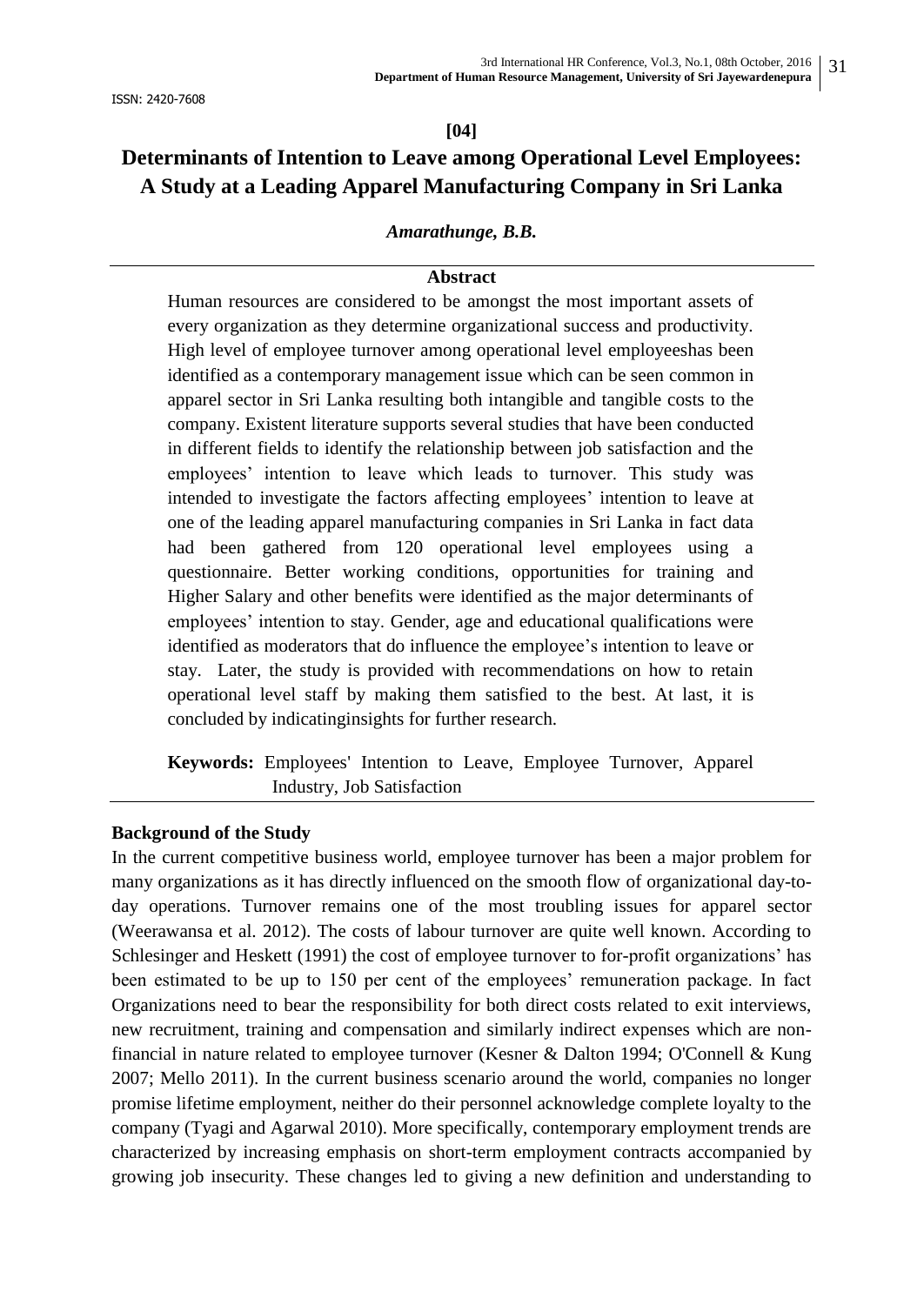employee career aspirations and changed the scope and nature of employment relationship (Millward & Brewerton 1999; Kabanoff et al. 2000).

Employees' intention to leave may be defined as an individual's intention to leave his/ her organization within a defined period of time. The intention to leave may have been caused by the individuals' negative opinions and attitudes toward their job and work place (Shwu-Ru  $\&$ Ching-Yu 2010). Examining the intention of employees to leave could be an indicator for the level of employee turnover ratio (Brown & Peterson 1993; Kassing et al. 2012; Randall 1990; Shore et al. 1990; Thatcher et al. 2003). According to Das (2012), research into the history of labor turnover has been directed toward understanding the relationship between job attitudes, such as job satisfaction and organizational commitment, and employees' intention to leave. However, it is imperative to know and comprehend the role of the psychological contract as a predictor variable influencing the voluntary decision of the employee to leave the organization (Guchait & Seonghee 2010).

By identifying the antecedents of intention to leave the job and better understanding of turnover decision making process, the management may minimize dysfunctional turnover of avoidable leavers. Hence, this study aims to identify the factors that lead to operational level employees" intention to leave at one of the leading apparel manufacturing companies in Sri Lanka.

# **Research Problem and Objective of the Study**

Since it is practically impossible to conduct a study basedon the employees who have already left the organization, this studyis focused on the existing employees in the organizationin order to examine what factors would for their intention to leave. This study was based on a leading, large-scale, organization in the apparel industry in Sri Lanka.

The research problem addressed under this study is; what are the key factors that affect the operational level employees' intention to leave the organization.Therefore, the research objective of this study is to investigate the key factors that affect the operational level employees' intention to leave the organization, which will be crucial to minimize the negative impacts such as the additional costs that are related to quality defects and recruitment process.

# **Literature Review and Conceptual Framework**

Employee turnover is an important area of study in different disciplines such as psychology, sociology, economic into different forms: voluntary and involuntary (Wiley 1993; Abbasi & Hollman 2000) functional and dysfunctional (Trevor & Boudreau 1997) uncontrollable and controllable (Mathis & Jackson 2010) etc. As the organizational costs (both visible and invisible) of voluntary turnover of key employees are very high, therefore more attention should be given by the management to retain high quality employees. Many studies have investigated the relationship between job satisfaction and intention to leave. Hence, the theoretical framework of the study has been mainly focused on identifying the causes of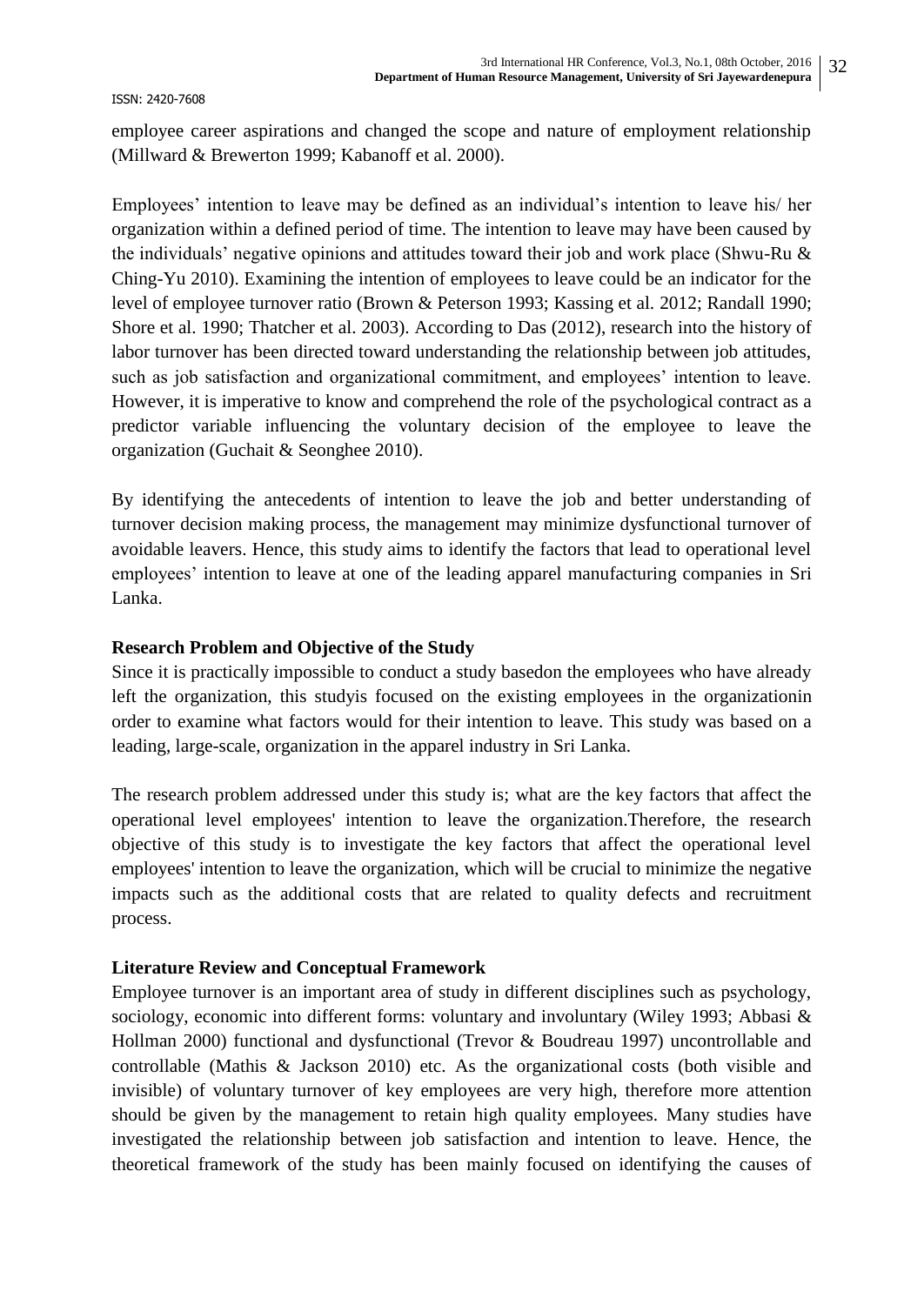employee job dissatisfaction and its relationship with the employees' intentions to quit leading to employee turnover.

From a study undertaken by Khatri et al. (2001) employee turnover presents similar issues in Asia, and in Singapore apparel industry overall turnover rates of well over 40 percent were seemingly common in the 1990s. According to him the costs associated with turnover can include disruption to work flow, costs of advertising, recruitment and training costs.

However some may underlie the assumption that the apparel industry may be less affected than appears at first sight. For example, highly defined and routinized tasks and the existence of a potentially willing work force have reduced these costs significantly. Luxenberg (1985) reported that an employee has little opportunity to ruin the product and "A bored, half-sleep teenager can perform most tasks" (cited by Krueger 1991, p. 83).

As previously mentioned, many studies have investigated the relationship between job satisfaction and intention to leave. Abdel-Halim (1981) and Rasch and Harrell (1990) found that individuals who experience relatively low job satisfaction tend to change work positions. Further Abdel-Halim (1981) and Rasch and Harrell (1990) found that individuals who are less satisfied with their job positions tend to leave their organizations which means there's a direct link with their level of satisfaction and their intentions. A similar study by Hom and Griffeth (1995) found that the proportion of variance shared by levels of satisfaction and turnover is 3.6 percent. Another study by Chan (1997) concluded the relationship between job satisfaction and intent to leave, where every unit of reduction in job satisfaction reflected approximately a one-half standard deviation increase in the intent to leave.

Lee and Liu (2006) reported that job satisfaction and organizational commitment are negatively related with intention to leave the organization. Recruiting and retaining quality practitioners continue to be an issue unless necessary efforts are taken by the employers in increasing employees' job satisfaction. This is supported by Taylor's (1999) finding, which stated that the level of satisfaction is correlated to promotional prospects and has a significant effect on the intention to leave. In addition, Istvan (1991) asserted that the employees in public accounting firms operating under an "up-or-out" environment often resorted to leaving the firms when they fail to progress up to partnership level. This will cause a ripple effect, causing a vast majority of other employees to leave voluntarily or involuntarily somewhere along the way.

Firth et al. (2003) suggested that to ameliorate intention to quit and in turn reduce turnover, managers need to actively monitor workloads, and the relationships between supervisors and subordinates in order to reduce and manage stress. Managers also need to monitor both the extrinsic and intrinsic sources of job satisfaction available to employees. These activities could assist in maintaining and increasing job satisfaction and commitment to the organization. As per the existent literature several studies have been conducted in different fields to identify therelationship between job satisfaction and the employees' intention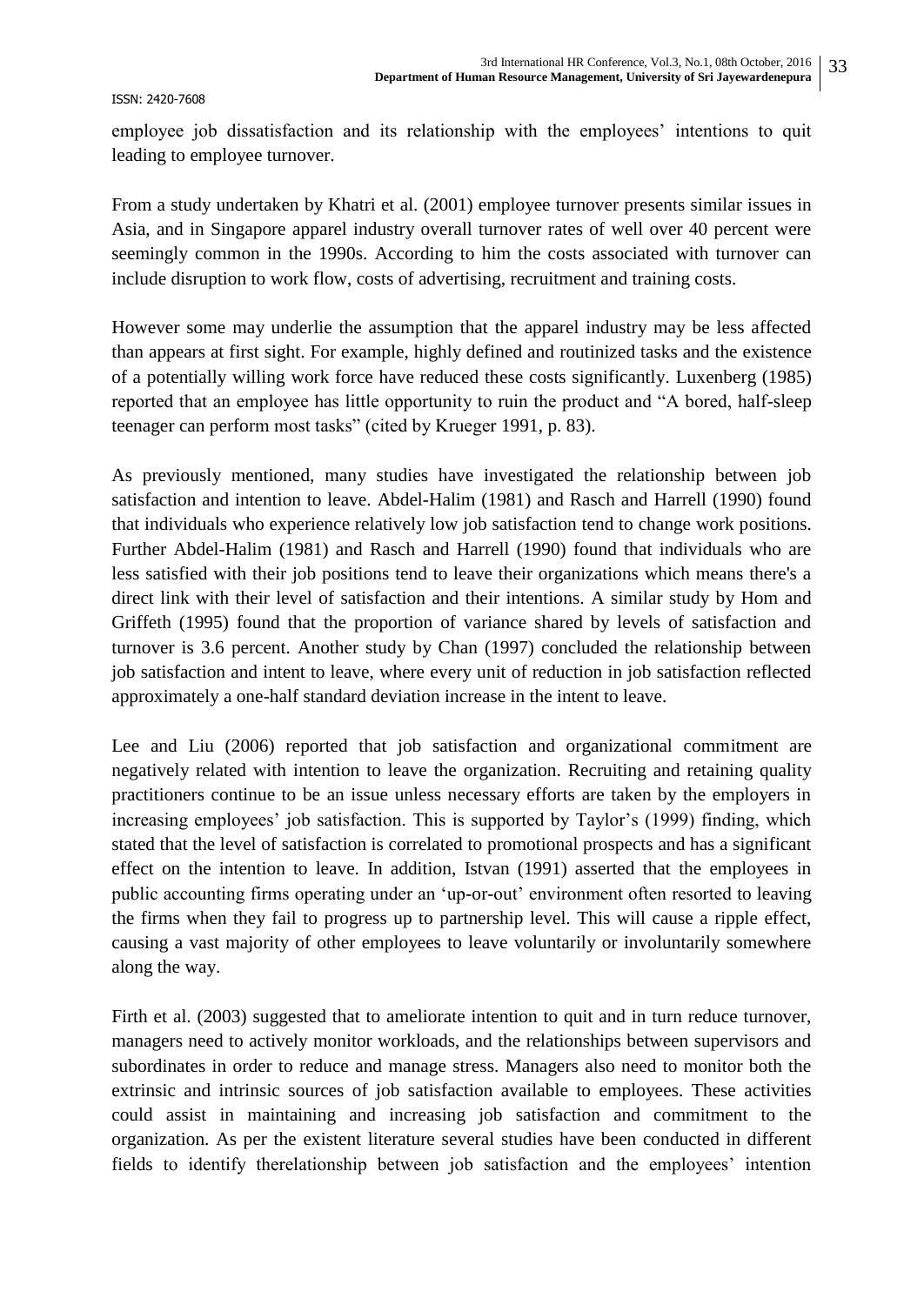toleave which leads to turnover. There areseveral factors which can cause job satisfaction (Knight & Westbrook 1999). Several studies had found a moderating relationship betweendemographic factors and job satisfaction (Dole 2001; Crossman & Abou-Zak 2003; Suliman 2006; Abu Elanain 2009). There had been number of studies that found a positive relationship between age and job satisfaction (Luthans & Thomas, 1989). Additionally, with significant changes have occurred in the workplaces in the 1980s and 1990s. Gains by women have paralleled change in workplace culture where the individual's esteem and needs are attended to more closely (Gibbs et al. 1995). Women approach in workplace differently than do men emphasizing existence of a relationship with job satisfaction. Certain otherstudies have shown that major areas such as compensation, fringebenefits, career counselling, promotional opportunities and partnershippotential as major contributors to the improvement of job satisfaction (Ang, Goh & Koh 1993; Dole 2001).

Hence, this study was focused on determining the factors affecting employees' intention to leave the organization. Based on the previous literature, the researcher selected a few factors under independent, moderating and dependent variables and constructed the conceptual framework as shown in Figure 1.

Figure 1: Conceptual framework



# **Method**

This study follows a positivist approach within an organization it isbased on a large-scale manufacturing firm in the Apparel industry in SriLanka. The research data was collected using both primary sourcessuch as questionnaires and secondary sources such as previous reports, company records etc. in order to arrive at conclusions. Using thesimple random sampling technique, primary data was gathered from120 employees out of a population of 1905 operational level employees (as at 31 March 2016) who were working by the time in positions of machine operators, checkers, ironers, and helpers in sewing and finishing divisions of the organization. Of the 120 questionnaires distributed, 115 were returned and used forthis study. Based on the conceptual framework, alternative hypotheseswere developed as follows:

- $H_1$ : Employees' intention to leave is associated with the gender of employees;
- H2: Employees' intention to leave is associated with the age of employees;
- H3: Employees' intention to leave is associated with the educational qualifications of employees;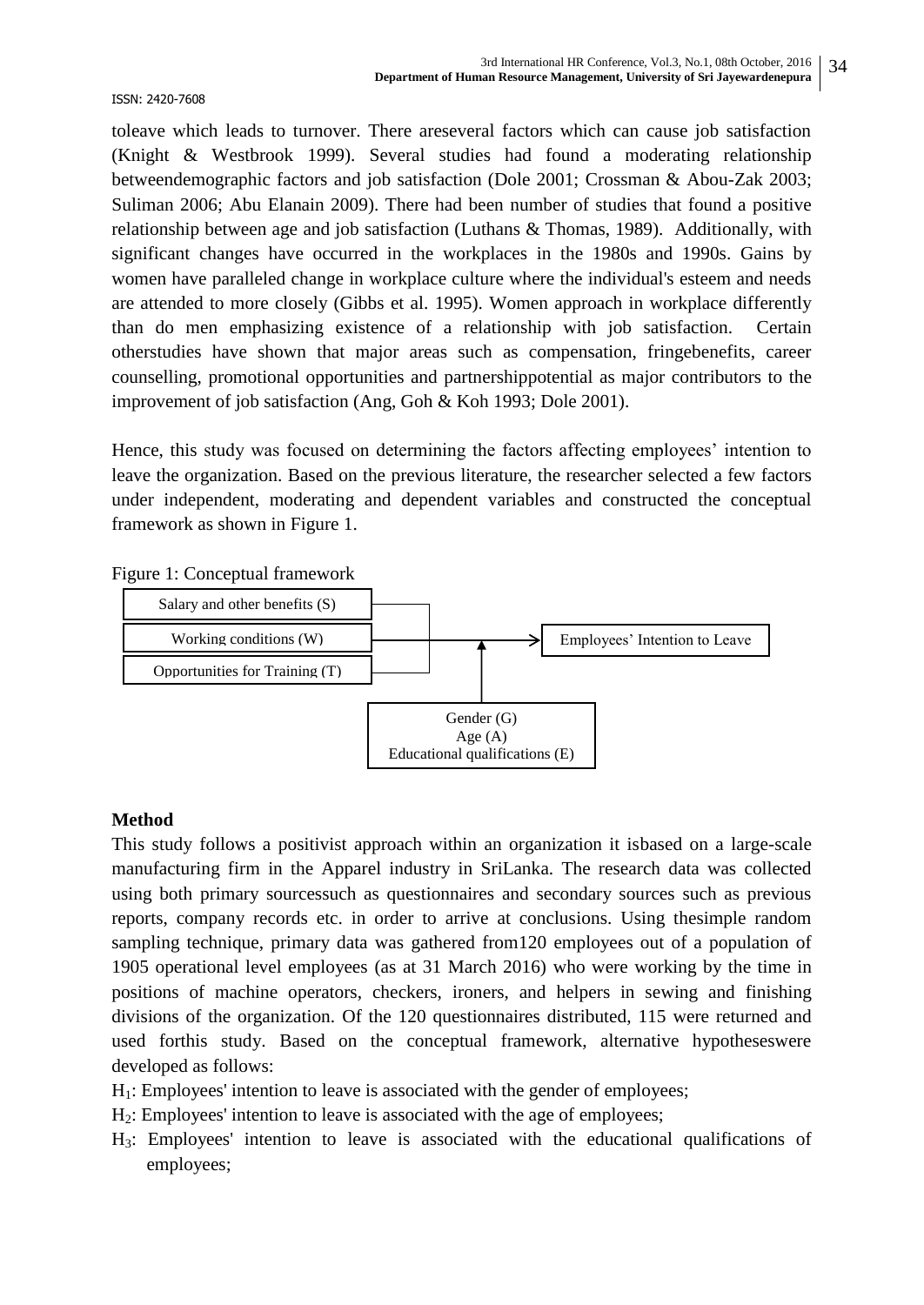H4: Employees' intention to leave is associated with salary andother benefits of employees;

H5: Employees' intention to leave is associated with workingconditions of employees; and

H6: Employees' intention to leave is associated with trainingopportunities of employees.

The questionnaire consisted of five sections. The first section was usedto explore the demographic factors of the employees such as gender, age and educational qualifications. And the next foursections were to measure salary and other benefits, working conditions, training opportunities provided for the employees and their perceptions of the organization respectively.

The data collected was statistically analyzed using both descriptivestatistics (frequency analysis and measures of central tendency) andinferential statistics (correlation analysis, ANOVA test and t test) withthe use of the SPSS (16.0 Version) software package.

# **Findings and Discussion**

Descriptive statistics were used to present a summary of the respondents' background and is as indicated in the following table.

According tothe research findings, the majority of the respondents were femaleemployees (56.7% female while 43.3% is male). Of them, the highest percentage (41.7%) of employees was in the age category of  $(26-35)$  years. As for educational qualifications, the majority (46.7%) had passed the GCE (Ordinary Level) examination and nearly only 11% had gone to Diploma level. With regard to their service period, majority (41.7%) of the employees had workedfor 6-12 months. And also, the majority (45%) of employees earns a basicsalary of Rs. 11,000-15,000 per month (See Table 1).

|                                   | Variables          | Frequency | Percentage |
|-----------------------------------|--------------------|-----------|------------|
| Gender                            | Male               | 50        | 43.3       |
|                                   | Female             | 65        | 56.7       |
| Age                               | $18-25$            | 32        | 28.3       |
|                                   | $26 - 35$          | 48        | 41.7       |
|                                   | $36-45$            | 25        | 21.7       |
|                                   | $46 - 60$          | 10        | 8.3        |
| <b>Educational Qualifications</b> | Ordinary level     | 55        | 46.7       |
|                                   | Advanced level     | 46        | 40.0       |
|                                   | Diploma            | 10        | 8.3        |
|                                   | Higher diploma     | 04        | 3.3        |
| Service period                    | Less than 6 months | 44        | 38.3       |
|                                   | $6 - 12$ months    | 48        | 41.7       |
|                                   | 1-3 years          | 17        | 15.0       |
|                                   | More than 3 years  | 06        | 5.0        |
| Basic salary                      | <b>Below 10000</b> | 38        | 33.3       |
|                                   | 11000-15000        | 52        | 45.0       |
|                                   | 16000-20000        | 25        | 21.7       |

Table 1: Summary of the Respondents' background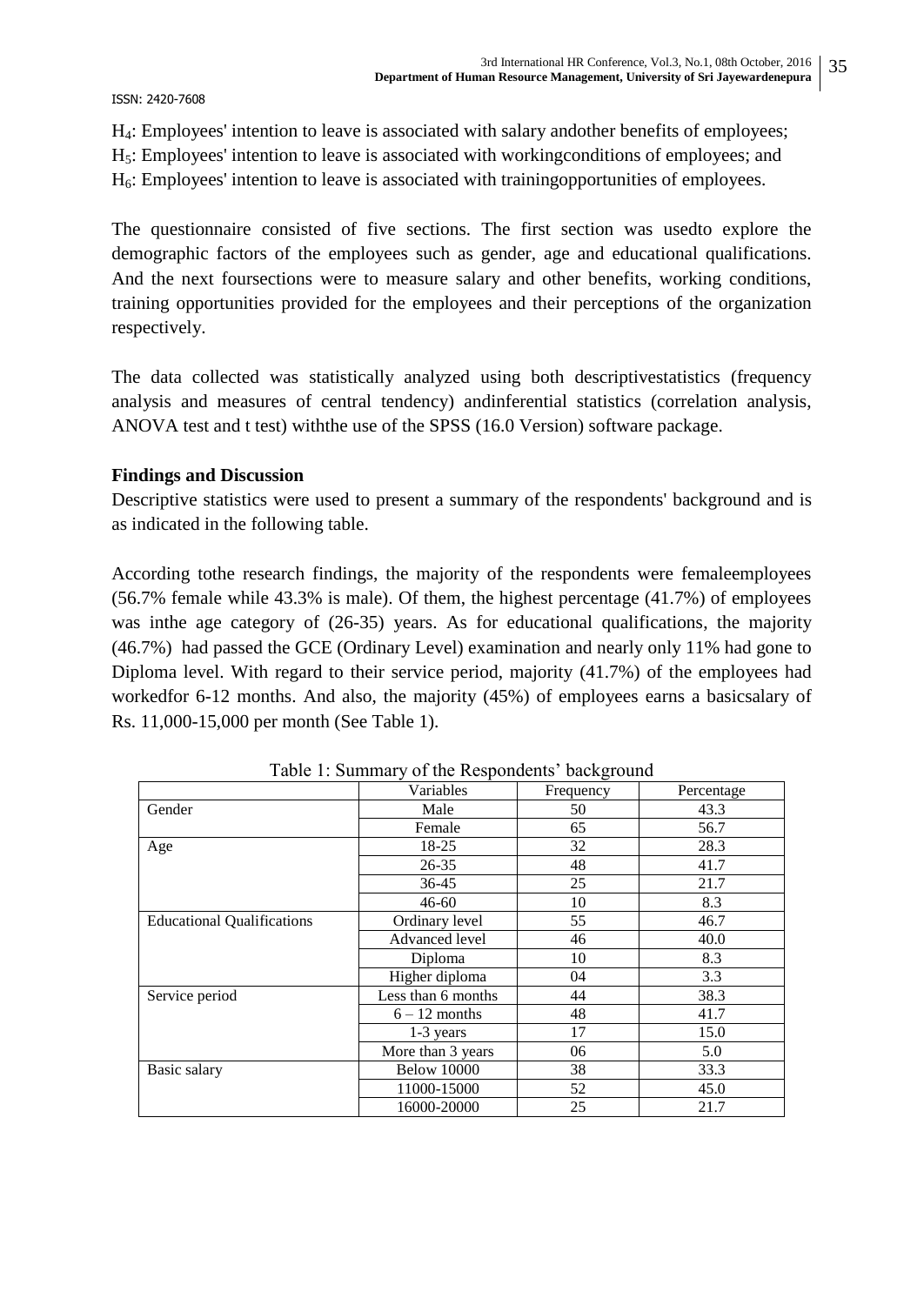Correlation analysis was used to determine the strength of the relationship between the independent and moderatingvariables. The Pearson Correlation Matrix gives a summary of all the relationships tested in this study. The results are as follows.

According to the Pearson Correlation Matrix,

- 1. There is a weak negative correlation of -0.146 between the gender and their intention to leave the organization.
- 2. There is a weak negative correlation of  $-0.316$  between the employees' age and their intention to leave the organization.
- 3. There's a weak negative correlation of -0.131 between the employees' educational qualification and their intention to leave the organization.
- 4. There"s a strong negative correlation of -0.732 between the salaryand other benefits and the employees' intention to leave theorganization.
- 5. There"s a strong negative correlation of -0.808 between the training opportunities and the employees" intention to leave theorganization.
- 6. There"s a strong negative correlation of -0.915 between working conditions and the employees' intention to leave the organization.

| $14010 = 1$ calboll b colloimed from the |          |         |          |         |          |              |  |  |  |
|------------------------------------------|----------|---------|----------|---------|----------|--------------|--|--|--|
| <b>Measures</b>                          |          |         |          | 4       |          | <sub>0</sub> |  |  |  |
| <b>Employees Intention to Leave</b>      |          |         |          |         |          |              |  |  |  |
| Gender                                   | $-146$   |         |          |         |          |              |  |  |  |
| Age                                      | $-.316*$ | .096    |          |         |          |              |  |  |  |
| Educational qualifications               | $-.131$  | .115    | $.278*$  |         |          |              |  |  |  |
| Salary and other benefits                | $-0.732$ | .140    | $.362**$ | $.309*$ |          |              |  |  |  |
| <b>Opportunities for Training</b>        | $-.808$  | $-.025$ | $.283*$  | .200    | $.79**$  |              |  |  |  |
| <b>Working Conditions</b>                | $-915**$ | 0.52    | $.316*$  | .141    | $.763**$ | $.860**$     |  |  |  |

Table 2: Pearson"s Correlation Matrix

Correlation Significance, \*p<0.05, \*\*p<0.01

One-way ANOVA test has been used to determine whether there is any significant difference between the means of independent or unrelated groups.

| muependent variables and Dependent variable |         |         |  |  |  |  |  |
|---------------------------------------------|---------|---------|--|--|--|--|--|
|                                             | F-value | p-value |  |  |  |  |  |
| Salary and Other benefits                   | 5.006   | 0.000   |  |  |  |  |  |
| Working conditions                          | 23.220  | 0.000   |  |  |  |  |  |
| Opportunities for training                  | 10.968  | 0.000   |  |  |  |  |  |

Table 3: One way ANOVA Results between Independent Variables and Dependent Variable

According to the above table, as the p-values are lesser than 0.05 it can be concluded that there are significant relationships between each of the independent variables and the dependent variable. Therefore, salary and other benefits, working conditions and training opportunities have significant relationships with employees" intention to leave.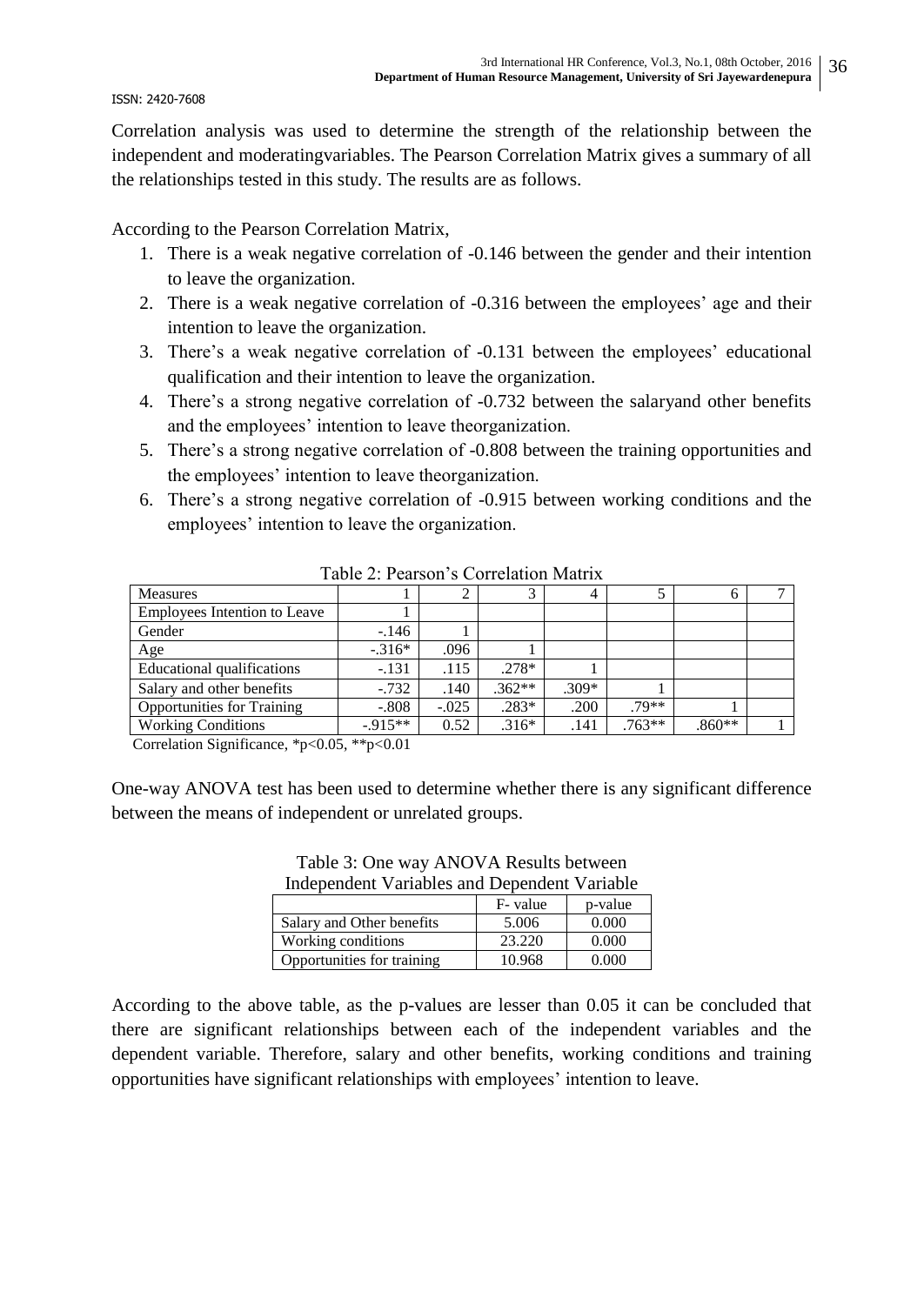| Moderating Variables and Dependent Variable |       |       |  |  |  |  |
|---------------------------------------------|-------|-------|--|--|--|--|
| F-value<br>p-value                          |       |       |  |  |  |  |
| Gender                                      | 1.256 | 0.267 |  |  |  |  |
| Age                                         | 2.896 | 0.043 |  |  |  |  |
| <b>Educational Qualifications</b>           | 1.240 | 0.305 |  |  |  |  |

Table 4: One way ANOVA Results between

As illustrated in the above table, it is revealed that out of all the moderating variables, only the age category of the employees do have a significant relationship with the dependent variable as its p value is lesser than 0.05. Therefore neither gender nor educational qualifications have a significant relationship between employees' intention to leave but age.

The t test in a statistical analysis had been used to test whether the means of two groups are statistically different from each other.

| 10010 01 OIO00 DUUDOO               |        |    |        |                       |                 |  |  |  |  |
|-------------------------------------|--------|----|--------|-----------------------|-----------------|--|--|--|--|
|                                     | Gender |    | Mean   | <b>Std. Deviation</b> | Std. Error Mean |  |  |  |  |
| Employees'<br>intention<br>to Leave | Male   | 50 | 3.1410 | .41283                | .08096          |  |  |  |  |
|                                     | Female | 65 | 2.9510 | .41949                | .07194          |  |  |  |  |

According to the 'Group Statistics' table, males' intention to leave is 3.1410 while females intention to leave is 2.9510 concluding that men are more intended to leave the organization due to reasons than women.

|              |           | t-test for Equality of Means<br>Levene's Test for Equality of Variances |      |       |        |         |                   |            |            |                 |  |
|--------------|-----------|-------------------------------------------------------------------------|------|-------|--------|---------|-------------------|------------|------------|-----------------|--|
|              |           |                                                                         |      |       |        |         |                   |            |            |                 |  |
|              |           | F                                                                       | Sig. | t     | df     | Sig.    | Mean              | Std. Error | 95%        |                 |  |
|              |           |                                                                         |      |       |        | $(2 -$  | <b>Difference</b> | Difference | Confidence |                 |  |
|              |           |                                                                         |      |       |        | tailed) |                   |            |            | Interval of the |  |
|              |           |                                                                         |      |       |        |         |                   |            |            | difference      |  |
|              |           |                                                                         |      |       |        |         |                   |            | Lower      | Upper           |  |
| Employees'   | Equal     | .189                                                                    | .666 | 1.751 | 58     | .085    | .19005            | .10854     | -          | .40732          |  |
| Intention to | variances |                                                                         |      |       |        |         |                   |            | .02723     |                 |  |
| Leave        | assumed   |                                                                         |      |       |        |         |                   |            |            |                 |  |
|              | Equal     |                                                                         |      | 1.755 | 54.381 | .085    | .19005            | .10831     |            | .40716          |  |
|              | variances |                                                                         |      |       |        |         |                   |            | 0.2706     |                 |  |
|              | not       |                                                                         |      |       |        |         |                   |            |            |                 |  |

Table 6: Independent Samples test

The null hypothesis in a t test is that the groups are not statistically significantly different. As the p value is greater than 0.05 i.e. 0.085, the null hypothesis cannot be rejected. This means that the males and females are not statistically significantly different in terms of their intention to leave.

# **Conclusions and Recommendations**

Based on the research findings, it can be concluded that there is no relationship between gender and highest educational qualifications of employees and their intention to leave the organization, which indicates that  $H_1$  and  $H_3$  need to be rejected. But there had been a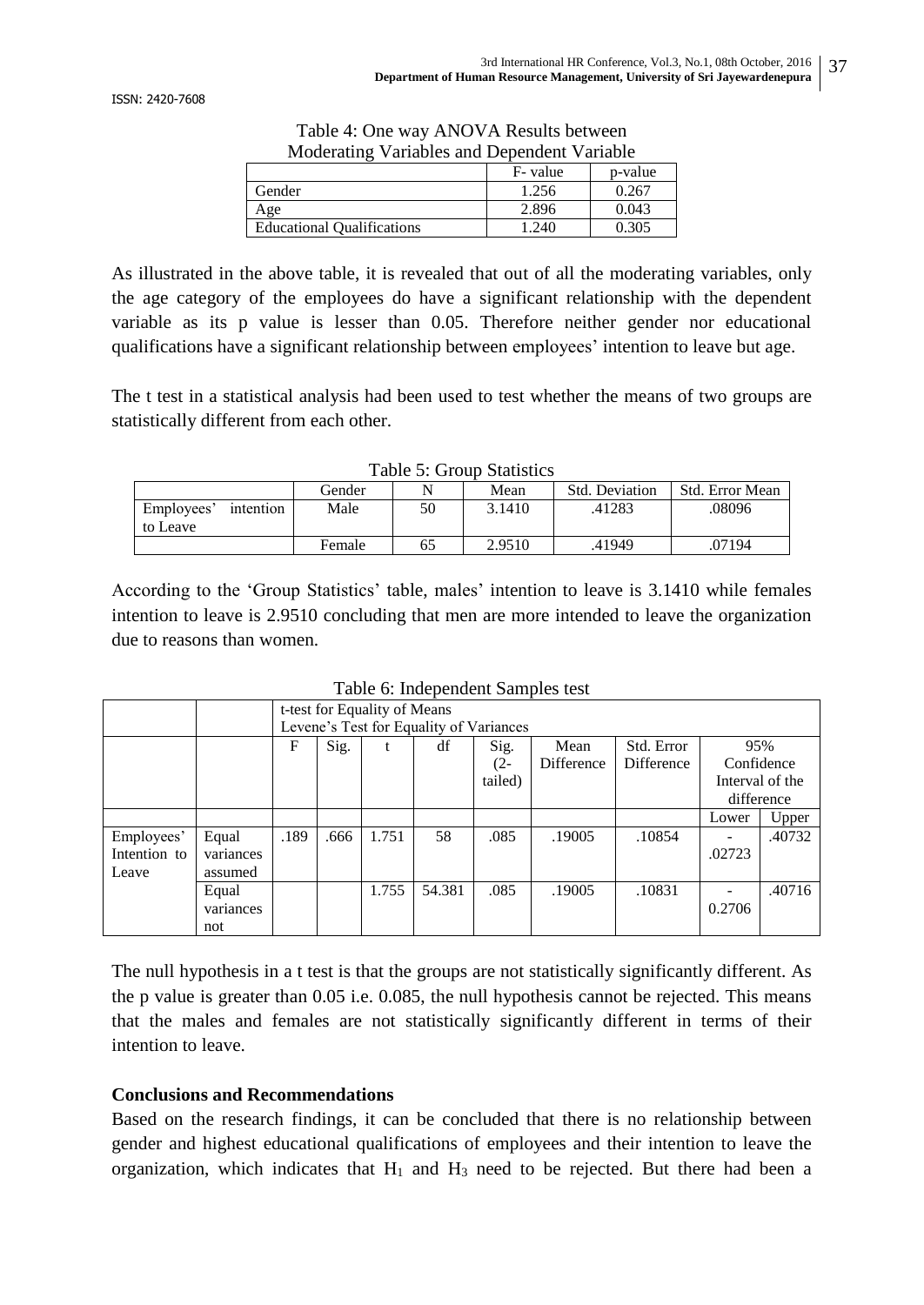significant relation sip between age and employees intention to leave. Further, there had been strong negative relationships between salary and other benefits, working conditions, and training and the employees' intention to leave which means  $H_2$ ,  $H_4$ ,  $H_5$ ,  $H_6$  need to be accepted. Among those variables working conditions had the most significance.

Hence, this research study emphasizes the need of increasing the financial rewards such as salaries and other benefits provided to the operational level employees in order to improve their current standards of living as salary and other benefits will become their most prominent hygiene factor according to Hertzberg theory. Also the organization should increase their level of job satisfaction by providing them training programmes focusing on the employees' career development at the same time customized according to their age, gender and educational qualifications. And it should emphasize the importance of strengthening the relationships between the employer and theemployees in order to make them feel comfortable to discuss their work-related issues and concerns. From the organizational perspective, it would also be highly beneficial if the employees are empowered and given opportunities to voice their opinions and ideas on the current established practices and to suggest new initiatives without sticking to the routine process of the operations.

Since turnover decision only materializes over time, it may be affected by the appropriate response of the management. It is hoped that this study will serve as stimulus for much needed research in the area of retention of high quality employees. There were several limitations in carrying out the study that may limit the reliability of the results. The results of the study werelimited to responses obtained from operational level employees of the selected apparel manufacturing company only. These responses may not be a true representative of all staff in same. It is, therefore, proposed that the number of selected sample be increased to other levels such as non-managerial staff at other sections and managerial staff in order to allow for comparisons to be made and to ensure more reliable results obtained. Future studies should also be done among several companies in the apparelindustry in Sri Lanka to identify the similarities or differences in determinates of employees intention to leave in Sri Lankan Apparel Industry.

# **References**

- i. Abbasi, SM & Hollman, KW 2000, "Turnover: the real bottom line", *Public Personnel Management,* Vol. 29, No. 3, pp. 333-342.
- ii. Abdel Halim, A 1981, "Effects of role stress-job design-technology interaction on employee Work Satisfaction", *Academy of Management Journal,* Vol. 24, pp. 260- 273.
- iii. Abu EMH 2009, "Job characteristics, work attitudes and behaviors in a non-Western context", *Journal of Management Development,* Vol. 28, No. 5, pp. 457-77.
- iv. Ang, KB, Goh, CT & Koh, HC 1993, "Research notes: the impact of Ageon job satisfaction of accountants", *Personal Review,* Vol. 22, pp. 31-39.
- v. Brown, SP & Peterson, RA 1993, "Antecedents and consequences of salesperson job satisfaction: meta-analysis and assessment of causal effects", *Journal of Marketing Research*, Vol. 30, No. 1, pp. 63-77.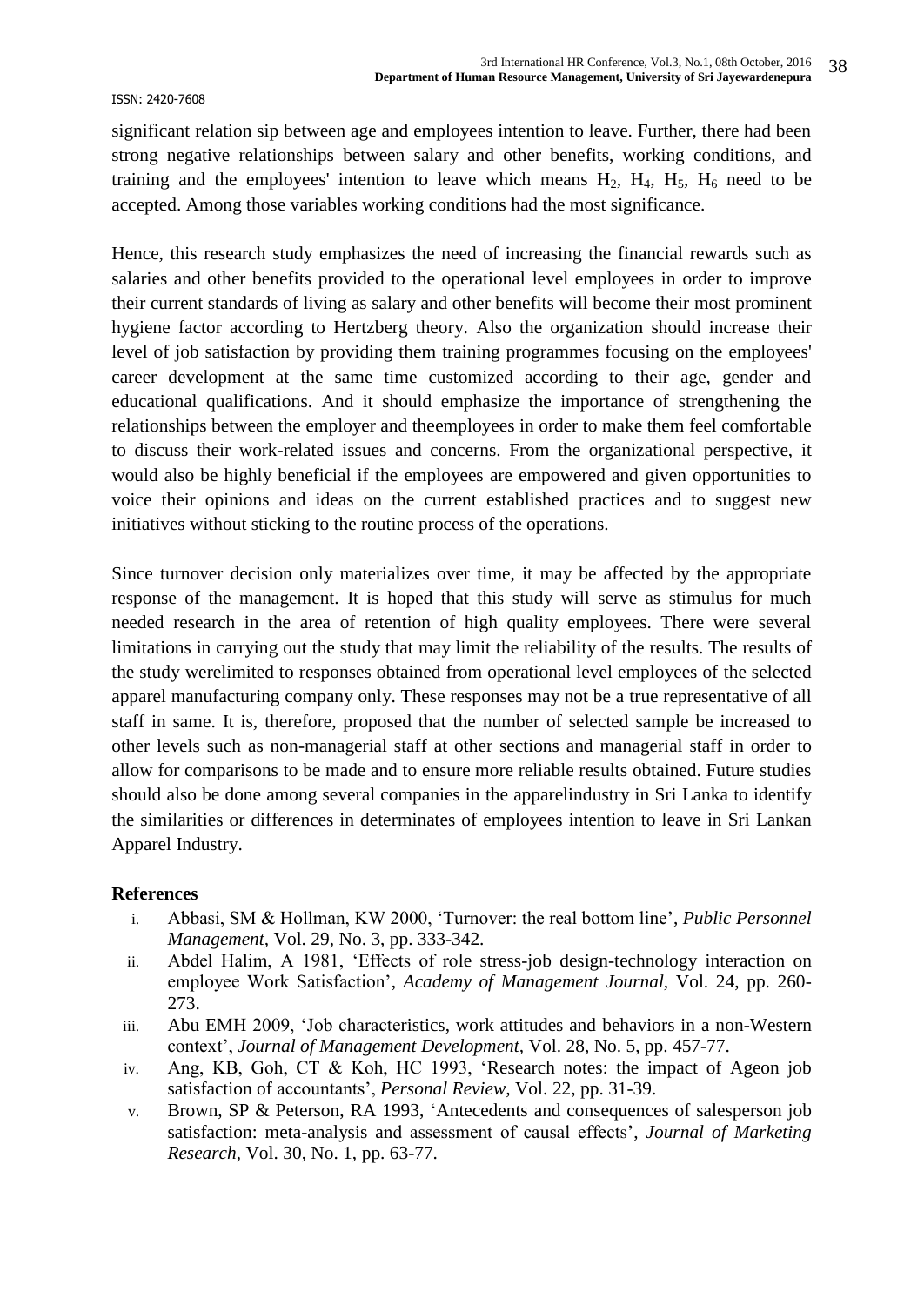- vi. Chan, MH 1997, "Job Satisfaction and Intent to Leave", *The Journal of Social Psychology*, Vol. 137, pp. 677-689.
- vii. Crossman, A & Abou-Zaki, B 2003, "Job satisfaction and employee performance of Lebanese banking staff", *Journal of Managerial Psychology,* Vol. 18, pp. 368-76.
- viii. Das, D 2012, "Effects of identity variables and job performance on employee intentions to leave: an empirical study in Indian call centers', *International Journal of Management*, Vol. 29, No. 1, pp. 368-378.
- ix. Dole, C 2001, "The impact of various factors on the personality, job satisfaction and turnover of professional accountants", *Managerial Auditing Journal,* Vol. 16, No.4, pp. 234-245.
- x. Firth, L, David JM, Kathleen AM & Claude, L 2003, "How Can Managers Reduce Employee Intention to Quit?", *Journal of Managerial Psychology,* Vol. 19, No. 2, pp. 170-187.
- xi. Gibbs, B, Glendenning, R & McCarthy, J 1995, "Learning in the workplace through employee development: three perspectives", *Training and Management Development Methods*, Vol. 9, No. 1, pp. 11-25.
- xii. Guchait, P & Songhai, C 2010, "The impact of human resource management practices on intention to leave of employees in the service industry in India: the mediating role of organizational commitment", *International Journal of Human Resource Management*, Vol. 21, No. 8, pp. 1228-1247.
- xiii. Hom, PW & Griffeth, RW 1995, Employee Turnover, Cincinnati South/ Western.
- xiv. Istvan, DF 1991, "Coming Full Circle in Practice Management", *Journal of Accountancy*, May, pp. 42-48.
- xv. Kabanoff, B, Jimmieson, NL & Lewis, MJ 2000, "Psychological contracts in Australia: A "fair go" or not-so-Happy Transition in Psychological Contracts: Crossnational Perspectives", Rousseau, DM & Schalk, R, Edn, Sage, London, pp. 29-45.
- xvi. Khatri, N, Fern, CT & Budhwar, P 2001, "Explaining employee turnover in an Asian context", *Human Resource Management Journal*, Vol. 11, No. 1, pp. 54-74.
- xvii. Kesner, IF & Dalton, DR 1994, "Top management turnover and CEO succession: an investigation of the effects of turnover on performanc", *Journal of Management Studies,* Vol. 31, No. 5, pp. 701-713.
- xviii. Knight, PJ & Westbrook, J 1999, "Comparing employees in traditional job structures vs. telecommuting jobs using Herzberg"s Hygiene & Motivators", *Engineering Management Journal,* Vol. 11, pp. 15-20.
- xix. Lee, HW & Liu, CH 2006, "An Examination of Factors Affecting Repatriates" Turnover Intentions". *International Journal of Manpower*, Vol. 28, No. 2, pp. 122- 134.
- xx. Luxenberg, S 1985, Roadside Empires, Penguin Books, New York, NY.
- xxi. Luthans, LTT 1989, "The Relationship between age and Job satisfaction: Curvilinear Results from an Empirical Study – A Research note", *Personnel Review,* Vol. 18, No. 1, pp. 23-26.
- xxii. Krueger, AB 1991, "Ownership, agency and wages: an examination of franchising in the fast food industry", *The Quarterly Journal of Economics*, Vol. 106, pp. 75-101.
- xxiii. Mathis, RL & Jackson, J 2010, *Human resource management,* CengageLearning, New York, NY. Mello, JA 2011, *Strategic management of human resources,* South-Western Cengage Learning.
- xxiv. Millward, LJ & Brewerton, PM 1999, Validation of the Psychological Contract Scale in Organisational Setting, Unpublished paper, University of Surrey, Guildford.
- xxv. Mobley, WH 1982, "Some unanswered questions in turnover and withdrawal research", *Academy of Management Review,* Vol. 7, No. 1, pp. 111-116.